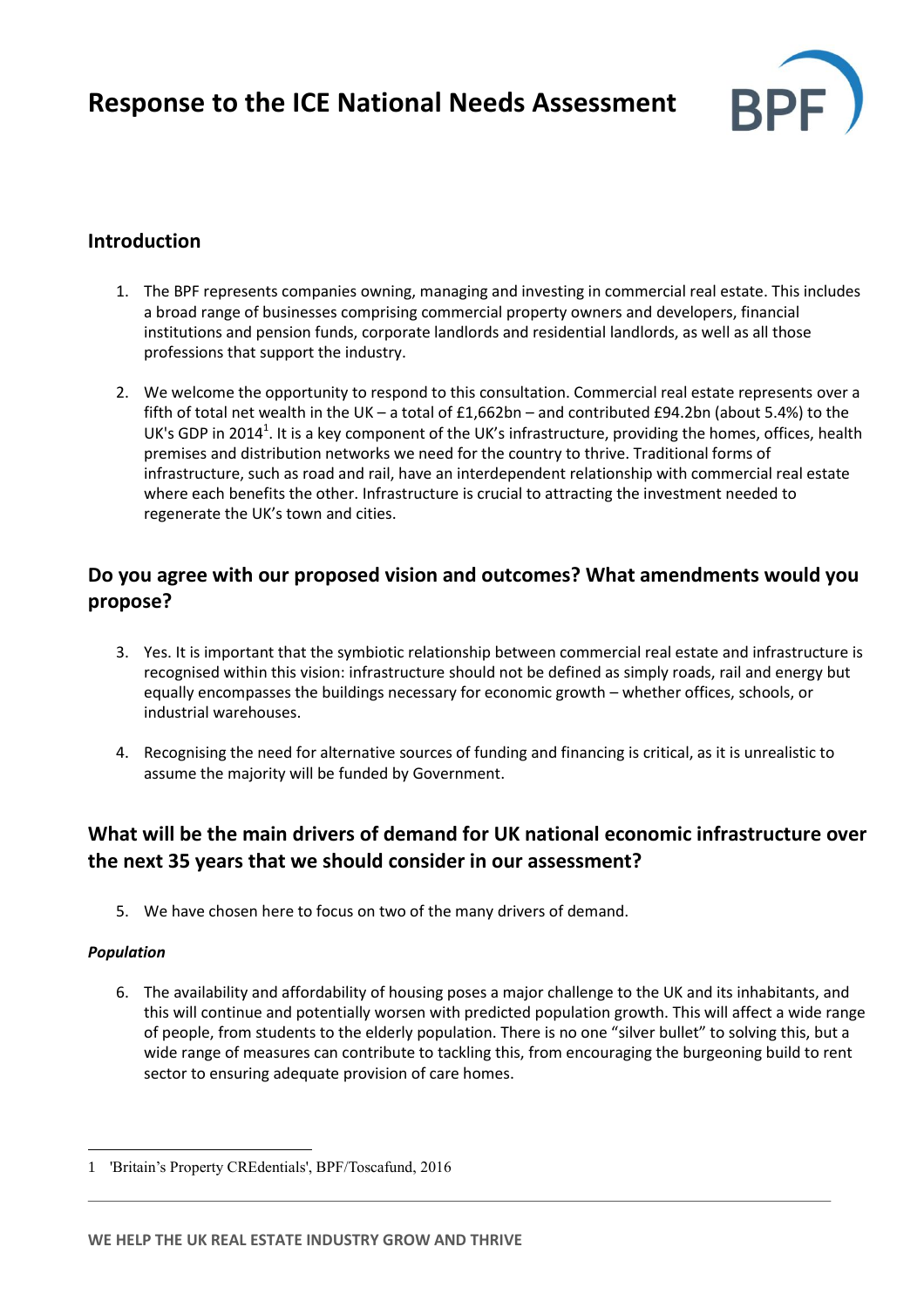# **Response to the ICE National Needs Assessment**



7. Housing delivery should be planned hand-in-hand with infrastructure, and we are pleased that in some places this sort of joined up thinking is already taking place. For example, land released by Network Rail and Transport for London (TfL) in the capital is proving attractive for build-to-rent development, providing high density quality rental accommodation, near to transport modes, for key workers and other employees.

### *Devolution*

8. Government policy is increasingly focussed on devolution to local areas placing a strong emphasis on growth, and this is supported by the real estate industry who are investing in significant opportunities in the regions, as well as working with Local Enterprise Partnerships (LEPs) and combined authorities on their vision for their area. Recognising this change in the allocation of power is critical to developing an infrastructure assessment, as the amount spent per resident on infrastructure in London dwarfs that spent elsewhere<sup>2</sup>, and while the capital clearly plays a unique role in contributing to the UK's growth there are huge opportunities to advance the growth of other areas. Prioritising the upgrading of strategic infrastructure in other city regions will help provide the catalyst for wider regeneration and leverage wider private sector activity in cities, ensuring further investment and economic growth.

## **What will be the main constraints on the UK's ability to provide sufficient UK national economic infrastructure assets and services over the period and what solutions or mitigations of those constraints should the UK adopt?**

### *Political decision-making*

9. It can be difficult to make these significant decisions, but strong evidence bases are helpful. The need for extensive and genuine consultation is critical, and the establishment of independent commissions to examine these can be useful. However, it is critical that these commissions are given sufficient teeth to make strong recommendations which are endorsed by Government in order to avoid drawn-out and delayed decision making which further stalls and deters investment.

#### *Funding*

 $\overline{a}$ 

- 10. It will be critical to set out what will feasibly be funded by Government, and to recognise the role the private sector is able to play. There are several options for this: London in particular has funded the delivery of infrastructure schemes through a tax on commercial real estate, with Crossrail 1 partly funded by a business rates supplement introduced in 2010, s106 obligations and by the mayoral Community Infrastructure Levy introduced in 2012. Mechanisms such as these can be useful, but have a consequential impact on the viability of schemes. We would be concerned that solely focusing on them and under-utilising innovative mechanisms such as Tax Increment Financing (TIF) would stall delivery.
- 11. TIF allows local authorities to borrow against future business rates and reinvest this back into local regeneration schemes. TIF-style models have been utilised with great success across the country, such as to partly finance the Nine Elms extension of the Northern Line to Battersea Power Station and in

<sup>2</sup> 'Transformational Infrastructure for the North – Why We Need a Great North Plan' IPPR North, August 2014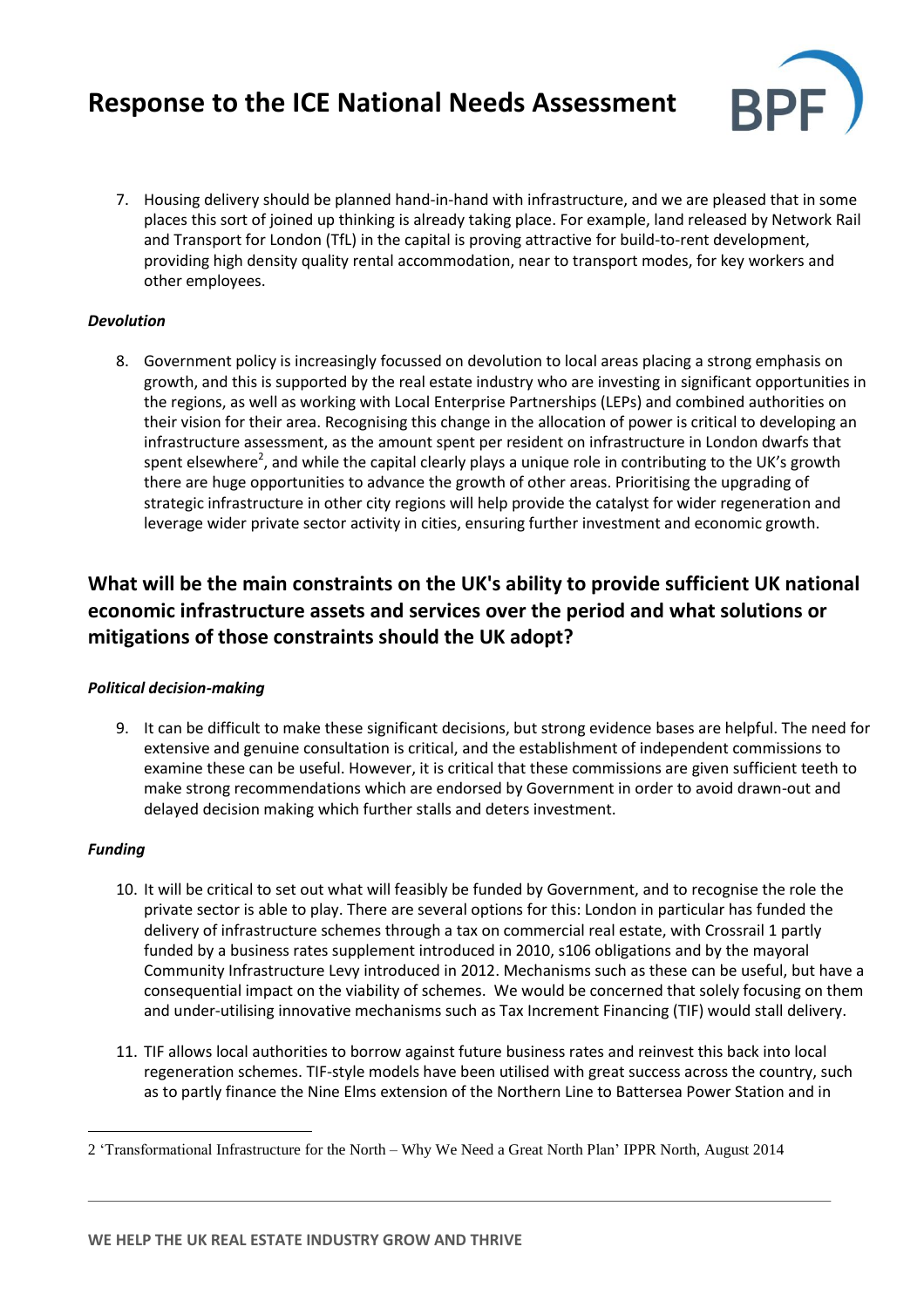# **Response to the ICE National Needs Assessment**



Birmingham's Enterprise Zone on the Paradise Circus scheme, and there are lessons to be learnt from its application in these examples.

#### *Land assembly*

- 12. Land assembly remains a key challenge in the delivery of these projects, as ownership is often disparate. With much of the land in the hands of local authorities and other public sector bodies, they have a key role to play in delivery. Structures such as Development Corporations have proved successful in bringing together land and the key players to coordinate processes.
- 13. There are innovative schemes where our members have worked in partnership with local government through joint ventures and other structures, in which public land is invested as part of the partnership arrangement. This can offer local councils valuable income from, and ongoing control of, their public land rather than outright sale to the highest bidder for that land. Many councils remain nervous of the best value rules and we believe there needs to be clearer guidance in this area.

## **What nationally significant investments in capacity or changes in policy & regulation should we prioritise to deliver these outcomes and deal with these drivers of demand?**

14. Given the wide spread of our members' interests, we do not propose to suggest prioritisation of specific schemes. As mentioned above, further guidance or policy on land assembly; funding and financing; and recognising housing as infrastructure will help support the delivery of essential infrastructure.

## **In what areas can demand management or other forms of behavioural change make a significant impact? What are the blockers and enablers for realising these opportunities?**

15. N/A

### **How can greater cross-sectoral decision making be encouraged?**

16. To an extent, it is for those gathering the evidence to ensure they are reaching sufficient cross-sectoral groups. The composition of the National Infrastructure Commission will be critical in this, and we will provide further detail in our response to HM Treasury's consultation on the governance of the NIC. In brief, it is essential that there is cross-sectoral representation on the Commission and that there is a staggered approach in appointments to avoid a complete loss of expertise at the end of their appointment period.

**What opportunities and challenges are presented by devolution of infrastructure decision making?**

*UK-wide devolution*